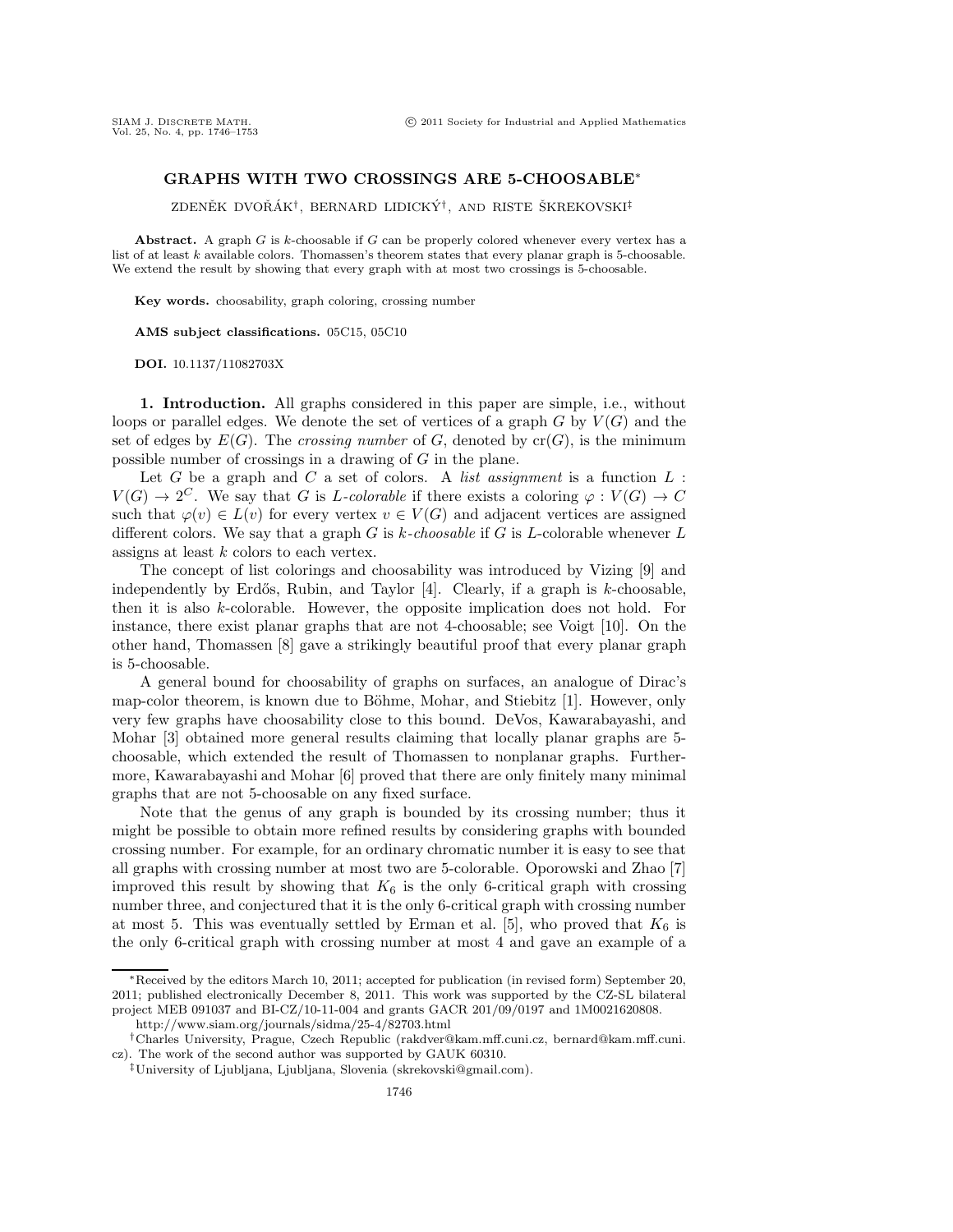6-critical  $K_6$ -free graph with crossing number 5.

Similarly, the result of Thomassen can be easily used to derive that every graph with at most one crossing is 5-choosable. Erman et al. [5] posed the question if this is also true for graphs with two crossings. The main result of this paper is the positive answer to this question.

THEOREM 1. *Every graph* G with  $cr(G) \leq 2$  is 5*-choosable.* 

After submitting our paper for publication, Campos and Havet notified us that they found an independent proof of the same result, later announced as [2]. They are using a similar approach but avoid the usage of a precolored triangle by a more careful selection of a path connecting the crossings.

Inspired by the result of Erman et al. [5], we pose the following open problem.

PROBLEM 1. *Is it true that every*  $K_6$ -free graph G with  $cr(G) \leq 4$  is 5-choosable? Note that the four color theorem is used heavily in the coloring case; thus it is not obvious that the results should generalize to the choosability case.

**2. 5-choosability of graphs with two crossings.** In order to show 5-choosability of planar graphs, Thomassen [8] proved the following more general statement.

Theorem 2. *Let* G *be a plane graph,* F *a face of* G*, and* xy *an edge incident with* F*. Then* G *is* L*-colorable for any list assignment* L *such that*

- $|L(v)| \geq 5$  *for*  $v \in V(G) \setminus V(F)$ ,
- $|L(v)| \geq 3$  *for*  $v \in V(F) \setminus \{x, y\},$
- $|L(x)|, |L(y)| \geq 1$ *; and,*

• *if*  $|L(x)| = |L(y)| = 1$ *, then*  $L(x) \neq L(y)$ *.* 

We frequently use the following observation.

Observation 3. *Let* G *be a connected graph with a list assignment* L*. Suppose that the subgraph*  $G[S]$  *of* G *induced by a set*  $S \subset V(G)$  *has an* L-coloring  $\psi$ . Let  $G' = G - S$  and for every  $v \in V(G')$  let  $L'(v) = L(v) \setminus \{\psi(u) : u \in N(v) \cap S\}$ . If  $G'$ <br>and  $L'$  satisfy the assumptions of Theorem 2, then  $\psi$  can be extended to a coloring of and  $L'$  satisfy the assumptions of Theorem 2, then  $\psi$  can be extended to a coloring of G*.*

Instead of proving Theorem 1 directly, we prove a slightly stronger theorem.

Theorem 4. *Let* G *be a graph and* L *a list assignment such that either*

- $\text{cr}(G) \leq 2$  *and*  $|L(v)| \geq 5$  *for every*  $v \in V(G)$ *, or*
- $\text{cr}(G) \leq 1$ , G contains a triangle T,  $L(v) = 1$  for all  $v \in V(T)$ ,  $L(u) \neq L(v)$  if
- u and v are two distinct vertices of T and  $|L(v)| \geq 5$  for all  $v \in V(G) \setminus V(T)$ *.*

*Then* G *is* L*-choosable.*

*Proof of Theorem* 4. Let G and L be a counterexample with the smallest crossing number, subject to the smallest number of vertices, and subject to the largest number of edges. Observe that  $G$  is connected, as otherwise we can color each connected component of G separately. Furthermore, the minimum degree of  $v \in V(G) \setminus V(T)$ is 5, as, if v had degree at most 4, then an L-coloring of  $G - v$  (which exists by the minimality of  $G$ ) can be extended to an *L*-coloring of  $G$ . Moreover, we assume that  $|L(v)| = 5$  for all  $v \in V(G) \setminus V(T)$ , as removing colors from lists does not turn G into an L-colorable graph.

CLAIM 1.  $cr(G) \geq 1$ .

*Proof*. Suppose for contradiction that G is planar. By Theorem 2, it contains a precolored triangle  $T = t_1 t_2 t_3$ . Let  $S = \{t_1\}$  and let  $\psi$  be a coloring of S such that  $\psi(t_1) \in L(t_1)$ . By applying Observation 3 we get an L-coloring of G.  $\psi(t_1) \in L(t_1)$ . By applying Observation 3 we get an *L*-coloring of *G*.

We call crossings and T *dangerous configurations*. Since all graphs with crossing number one are 5-choosable by  $[5]$ , we can assume that G has two dangerous configurations: either  $cr(G) = 2$  or  $cr(G) = 1$  and G contains T. Let us fix a drawing of G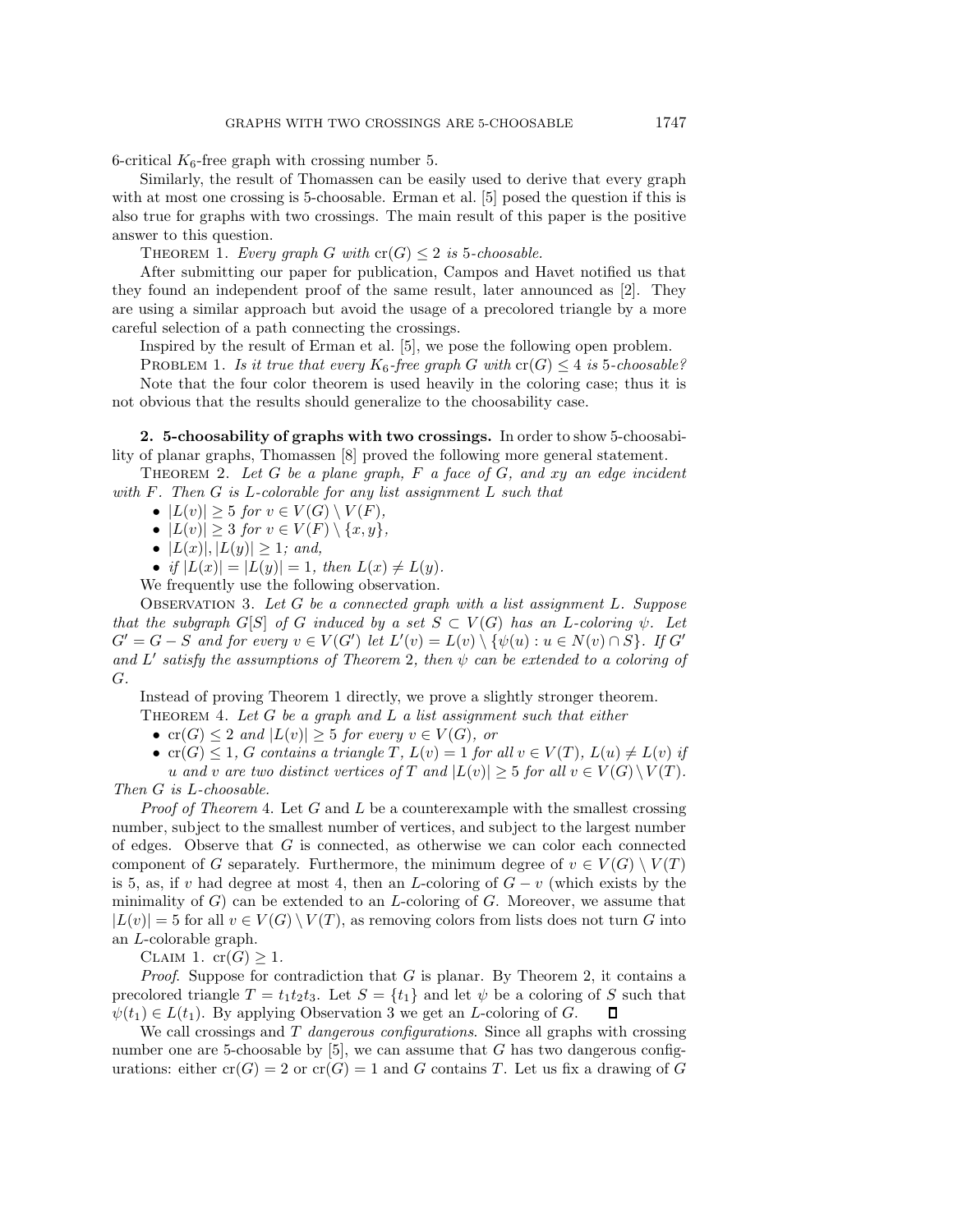with the minimum number of crossings.

Claim 2. *If* T *exists, then no edge of* T *is crossed.*

*Proof.* Let  $T = uvw$ , and assume for contradiction that the edge uv is crossed by an edge  $xy$ . Let  $G_1$  be the subgraph of G induced by the vertices drawn in the closed disk bounded by T, and let  $G_2 = G - (V(G_1) \setminus V(T))$ . By symmetry, assume that  $x \neq w$  and  $x \in V(G_1)$ . There exists an L-coloring of  $G_2$ , and by Observation 3 applied with  $S = V(G_2) \setminus \{v, w\}$ , this coloring extends to an *L*-coloring of *G*. This is a contradiction. a contradiction.

Let C be a cycle in G. Let  $G_1$  be the subgraph of G consisting of vertices and edges drawn in the *closed* disk bounded by  $C$  and let  $G_2$  be the subgraph of  $G$  consisting of the vertices and edges drawn outside of the *open* disk bounded by C. Note that  $G_1 \cap G_2 = C$ . If no edge of C is crossed and  $V(G_1) \neq V(C) \neq V(G_2)$ , then we say that  $C$  is a *separating cycle*. We call  $G_1$  and  $G_2$  the  $C$ -components.

Claim 3. G *does not contain a separating triangle.*

*Proof.* Suppose for a contradiction that there is a separating triangle  $C = x_1x_2x_3$ , and let  $G_1$  and  $G_2$  be the C-components. If both dangerous configurations are in  $G_1$ , then we first color  $G_1$  by induction and then extend coloring of C to  $G_2$  by Claim 1. Otherwise, without loss of generality, we assume that if  $cr(G) = 1$ , then  $T \subset G_1$ . We first color  $G_1$  and then extend the coloring of C to  $G_2$ , where C plays the role of the precolored triangle in  $G_2$ . precolored triangle in  $G_2$ .

Similarly (by adding vertices to extend the cut to a triangle if necessary), one can prove the following.

Claim 4. G *is* <sup>2</sup>*-connected and if* {u, v} *is a cut in* G*, then* uv *is not a noncrossed edge.*

Furthermore, we can restrict separating 4-cycles.

Claim 5. G *does not contain a separating cycle* C *of length four with both dangerous configurations drawn on the same side of* C*.*

*Proof.* Suppose for a contradiction that there is a separating cycle  $C = x_1x_2x_3x_4$ with C-components  $G_1$  and  $G_2$ , where both dangerous configurations are in  $G_1$ . By Claim 3, we can assume that C is an induced cycle in  $G_2$ . By the minimality of  $G$ , there exists an *L*-coloring  $\psi$  of  $G_1$ . Observation 3 used with  $S = V(G_1) \setminus \{x_1, x_2\}$ <br>implies that  $\psi$  can be extended to an *L*-coloring of *G*, which is a contradiction. implies that  $\psi$  can be extended to an *L*-coloring of *G*, which is a contradiction.

Claim 6. *No edge is crossed twice.*

*Proof.* Suppose for a contradiction that an edge  $e = uv$  is crossed by edges  $e_1$ and  $e_2$ . We distinguish two cases depending on the number of vertices incident with  $e_1$  and  $e_2$ .

Suppose first that there exists a vertex w incident to both  $e_1$  and  $e_2$ . Let  $S =$  $\{u, w\}$  and let  $\psi$  be an arbitrary L-coloring of S. Observation 3 implies that  $\psi$  can be extended to an  $L$ -coloring of  $G$ , which is a contradiction.

Therefore, no vertex is incident with both  $e_1$  and  $e_2$ . Let  $e_1 = w_1 z_1$  and  $e_2 = w_2 z_2$ . As G has the largest possible number of edges, we can assume that  $C = uw_1w_2v_{2z_1}$ is a cycle of length 6 with both crossings drawn inside. By Claim 4, no vertex is drawn inside C. Let  $S = \{u, w_1, w_2\}$  and let B be the set of common neighbors of the vertices of S.

Since every vertex of  $C$  has degree at least 5, Claims 3, 4, and 5 imply that  $B \cap V(C) = \emptyset$ . Suppose that there exists  $x \in B$ . Claim 5 implies that triangles  $uw_1x$ and  $xw_1w_2$  bound faces. Hence  $w_1$  has degree four, contradicting that the minimum degree of G is 5. So,  $B = \emptyset$ . We conclude that we can apply Observation 3 for an arbitrary L-coloring of G[S] and obtain an L-coloring of G. arbitrary L-coloring of  $G[S]$  and obtain an L-coloring of  $G$ .

It turns out that we can restrict our attention only to the case that  $T$  exists.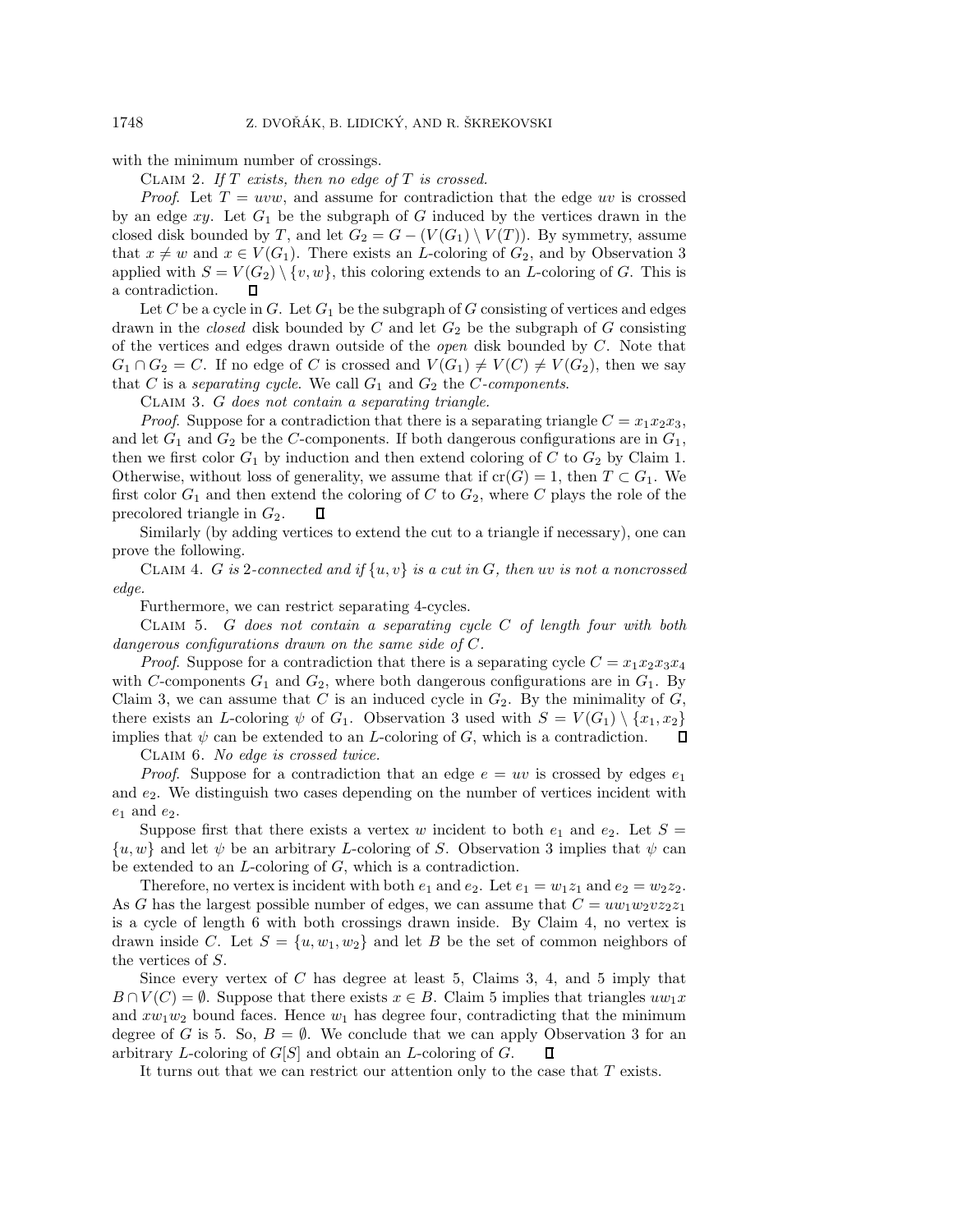CLAIM 7.  $cr(G)=1$ .

*Proof.* For contradiction, assume that  $cr(G) = 2$ , and let edges  $e = xx'$  and  $f = yy'$  cross each other. Let  $X = \{x, x', y, y'\}$ . Let G' be the graph obtained from  $G = \{e, f\}$  by adding a new vertex *u* adjacent to all vertices of X. Note that *xu* is  $G - \{e, f\}$  by adding a new vertex v adjacent to all vertices of X. Note that xy is an edge as  $G$  has the largest number of edges. Let  $L'$  be the list assignment such that  $L'(x) \subseteq L(x)$  and  $L'(y) \subseteq L(y)$  are distinct lists of size one,  $L'(v) = \{c\}$  for a<br>new color c that does not appear in any of the lists  $L'(x') = (L(x')) \ L'(x) + L(x)$ new color c that does not appear in any of the lists,  $L'(x') = (L(x') \setminus L'(x)) \cup \{c\}$ ,<br> $L'(x') = (L(x') \setminus L'(x)) \cup \{c\}$  and  $L'(x) = L(x)$  for every  $z \in L'(G) \setminus X$ . Since  $L'(y') = (L(y') \setminus L'(y)) \cup \{c\}$ , and  $L'(z) = L(z)$  for every  $z \in V(G) \setminus X$ . Since  $cr(C') < cr(C)$  the graph  $C'$  (with give playing the role of the precedent triangle)  $cr(G') < cr(G)$ , the graph G' (with xyv playing the role of the precolored triangle)<br>has an  $L'$ -coloring  $\varnothing$ . Note that  $\varnothing(x) \neq \varnothing(x') \neq \varnothing$  and  $\varnothing(x) \neq \varnothing(x') \neq \varnothing$  hence  $\varnothing$  is has an L'-coloring  $\varphi$ . Note that  $\varphi(x) \neq \varphi(x') \neq c$  and  $\varphi(y) \neq \varphi(y') \neq c$ ; hence  $\varphi$  is also an L-coloring of  $G$ also an L-coloring of G.

Let  $X = \{v_1, v_2, v_3, v_4\}$ , where  $e = v_1v_3$  and  $f = v_2v_4$  cross each other. Since G has the largest possible number of edges, the following claim holds.

CLAIM 8.  $G[X]$  *is a complete graph.* 

So,  $v_1v_2v_3v_4$  is a cycle of length four enumerated in the clockwise order. Let the precolored triangle  $T$  have vertices  $t_1$ ,  $t_2$ , and  $t_3$  in the clockwise order.

CLAIM 9. Let  $h = uv$  be equal to e or f. If a vertex w is adjacent to both u and v*, then* w *belongs to* X*.*

*Proof.* Suppose for a contradiction that w does not belong to X and let  $\{x, y\} =$  $X \setminus \{u, v\}$ . By symmetry between the cycles wuxv and wuyv, we can assume that both dangerous configurations appear inside the closed disk bounded by wuxv, and by Claim 5 the cycle *wuxv* is not separating. We conclude that x has degree at most four, which is a contradiction.  $\Box$ four, which is a contradiction.

Claim 10. G *does not contain a separating cycle* C *of length four such that*  $|V(C) \cap X| \geq 2$ .

*Proof*. Suppose for a contradiction that C is such a cycle. Note that no edge of C is crossed as C is separating. Let  $G_1$  and  $G_2$  be the C-components, where  $X \subseteq V(G_2)$ , and let u and v be two vertices in  $V(C) \cap X$ . Claim 5 implies that both  $G_1$  and  $G_2$ contain a dangerous configuration.

By Claim 8,  $u$  and  $v$  are adjacent in  $G_2$ . By Claim 9,  $uv$  is not a crossed edge. By Claim 3, we conclude that  $uv$  is an edge of  $C$  and that  $C$  is an induced cycle in  $G_2$ . By the minimality of G, there exists an L-coloring  $\psi$  of  $G_1$ . Observation 3 used with  $S = (V(G_1) \setminus V(C)) \cup \{u, v\}$  implies that  $\psi$  can be extended to an *L*-coloring of G, which is a contradiction. G, which is a contradiction.

CLAIM 11.  $V(T)$  and X are disjoint.

*Proof.* Let uv be a noncrossed edge such that  $u \in V(T) \cap X$  and  $v \in X$ . Let  $S = \{u, v\}$  and  $\psi$  be an arbitrary L-coloring of  $G[S \cup V(T)]$ . See Figure 1(a). Observe that  $G-S$  is planar and all neighbors of S are incident with one face. Hence, we can<br>apply Observation 3 and obtain an L-coloring of G, which is a contradiction.  $\Box$ apply Observation 3 and obtain an  $L$ -coloring of  $G$ , which is a contradiction.

CLAIM 12. *There is no edge tv such that*  $t \in V(T)$  *and*  $v \in X$ .

*Proof.* Suppose without loss of generality that  $t_1v_1$  is an edge. Let  $S = \{t_1, v_1, v_2\}$ ; see Figure 1(b). By symmetry between  $v_2$  and  $v_4$  and by Claim 9, we can assume that  $t_1v_4 \notin E(G)$ .

Let us construct an L-coloring  $\psi$  of S. Let  $\psi(t_1)$  be the unique color in  $L(t_1)$ , and choose the color of  $v_1$  so that  $\psi(v_1) \in L(v_1) \setminus (L(t_1) \cup L(t_2) \cup L(t_3))$ . Now we need to choose  $\psi(v_2)$  such that all vertices of  $G\backslash S$  except for  $t_2$  and  $t_3$  have at least three colors left in their lists. Hence we need only deal with vertices in  $V(G) \setminus V(T)$  adjacent to all three of  $t_1, v_1$ , and  $v_2$ . We call such a vertex y a *troublemaker* if  $\psi(t_1), \psi(v_1) \in L(y)$ . If there is no troublemaker, then we choose  $\psi(v_2) \in L(v_2) \setminus (\{\psi(v_1), \psi(t_1)\} \cup L(t_2) \cup L(t_3))$ and use Observation 3 to obtain an L-coloring of G.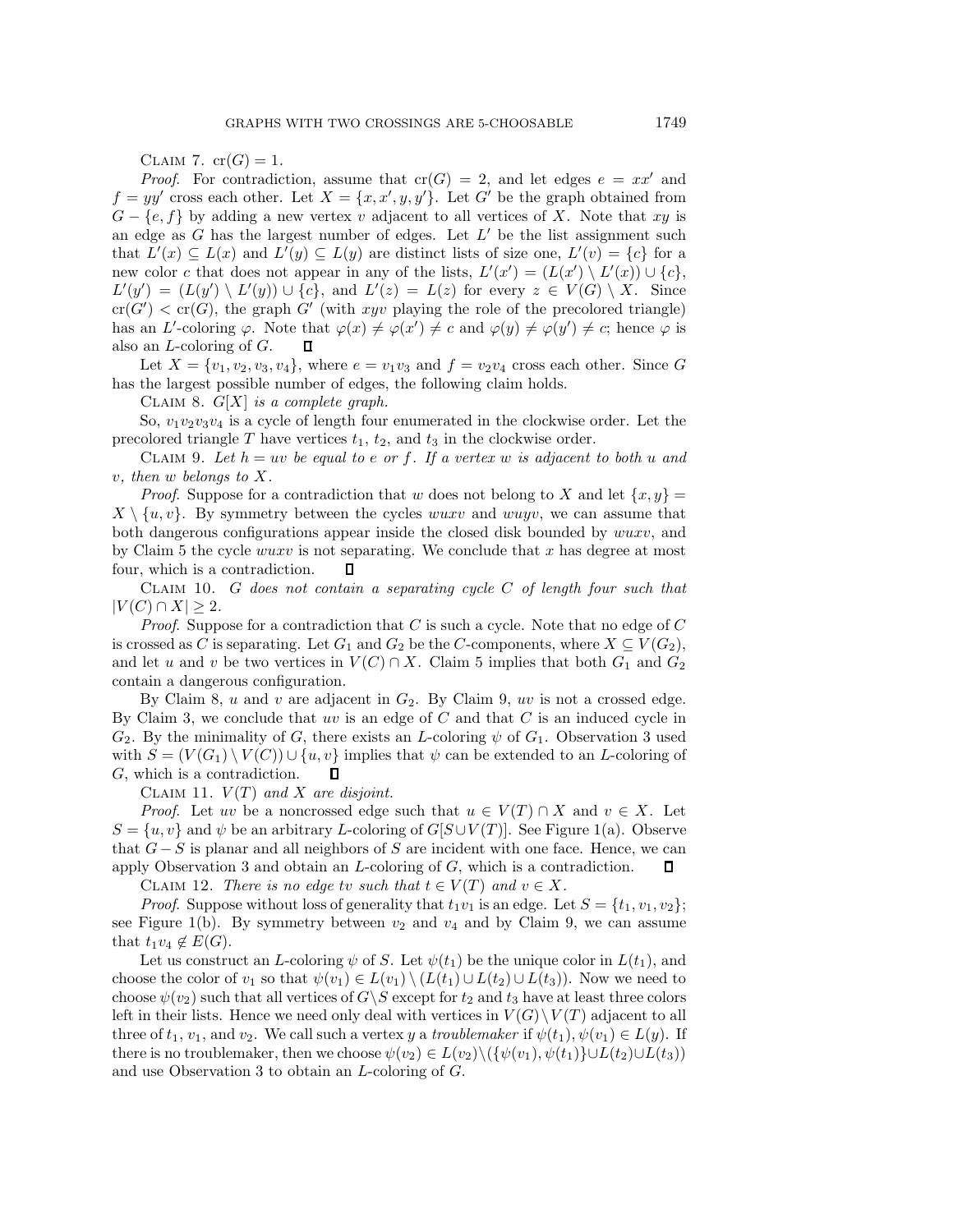

Fig. 1. *The configurations of Claims* 11 *and* 12*.*



FIG. 2. Paths  $P$  and  $\overline{P}$  connecting dangerous configurations.

Since  $t_1v_4 \notin E(G)$ ,  $v_4$  is not a troublemaker. Furthermore, if  $t_1v_3 \in E(G)$ , then  $v_4$  or  $v_2$  would have degree at most four by Claim 5, which is a contradiction. Consequently,  $v_3$  is not a troublemaker. Suppose that there is a troublemaker  $y \in$  $V(G) \setminus (X \cup V(T))$ . By Claim 3,  $t_1v_1y$  and  $v_1v_2y$  are faces (hence, there is no other troublemaker) and  $t_1$  is not adjacent to  $v_2$ . Claim 10 implies that  $v_2$  is adjacent to neither  $t_2$  nor  $t_3$ .

We choose  $\psi(v_2)$  arbitrarily from  $L(v_2) \setminus (L(y) \setminus {\psi(t_1)}).$  Note that there is at least one choice for  $\psi(v_2)$ , since  $\psi(t_1) \in L(y)$ . Because  $\psi(v_1) \in L(y)$ , the resulting coloring of  $G[S]$  is proper. Furthermore,  $|L(y) \setminus {\psi(t_1), \psi(v_1), \psi(v_2)}| = 3$ ; hence<br>Observation 3 applies.  $\Box$ Observation 3 applies.

Let  $P = p_1 \dots p_k$  be a path such that  $p_1 \in V(T)$  and  $p_{k-1}, p_k \in X$  and no edge of P is crossed; see Figure 2. Let the *score* of this path be  $2k - b$ , where

$$
b = \begin{cases} 1 & \text{if } p_{k-2}p_k \in E(G), \\ 0 & \text{otherwise.} \end{cases}
$$

Let  $P \subseteq G$  be such a path with the smallest possible score. By Claim 12, we have  $k \geq 4$ . Let  $\overline{P} = p_1 p_2 \dots p_{k-1}$ ; see Figure 2. The path  $\overline{P}$  is induced, as otherwise P would contain a shorter subpath with a smaller score. Assume without loss of generality that  $p_1 = t_1$ .

CLAIM 13. *If*  $p_i, p_j \in V(\overline{P})$  are neighbors of a vertex  $v \in V(G) \setminus V(P)$ , then  $|i - j|$  ≤ 2*.* 

*Proof.* Suppose that  $i \geq j + 3$ . Then the path  $p_1 \dots p_j v p_i \dots p_k$  is shorter than contradicting the choice of P.  $\Box$ P, contradicting the choice of P.

CLAIM 14. *Every vertex*  $v \in V(G) \setminus V(P)$  *has at most three neighbors in* P.

*Proof*. Suppose for contradiction that v has at least four neighbors in P. Claim 13 implies that v has four neighbors and they are  $p_{k-3}$ ,  $p_{k-2}$ ,  $p_{k-1}$ , and  $p_k$ . Since the path  $p_1 \tildes p_k - 3v p_k p_{k-1}$  does not have a smaller score than P, it follows that  $p_k$  is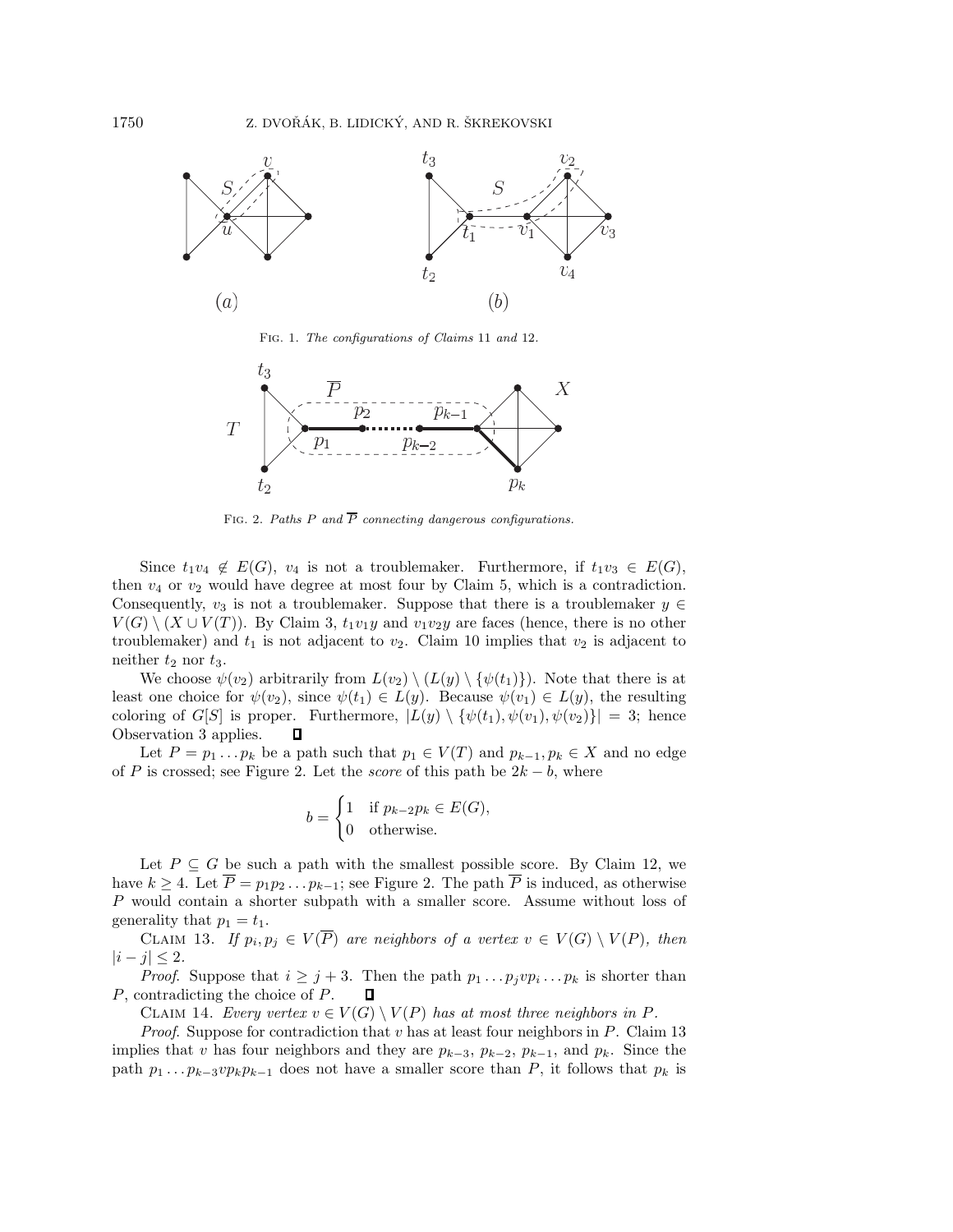adjacent to <sup>p</sup>*k*−2. But that gives a contradiction with Claim 3, since either <sup>p</sup>*k*−1p*k*<sup>v</sup> or  $p_{k-2}p_{k-1}p_k$  is separating.

Observe that  $t_2$  and  $t_3$  have at most two neighbors in P. Furthermore, consider a vertex  $u \in X$ ; if u has three neighbors in P, then by the choice of P, these neighbors are  $p_k$ ,  $p_{k-1}$ , and  $p_{k-2}$ . By Claim 9,  $p_{k-2}$  is not adjacent to  $p_k$ . This contradicts the choice of P, since the path  $p_1 \tildot p_{k-1}u$  has a smaller score. Therefore, we have the following.

CLAIM 15. *If*  $v \in V(G) \setminus V(P)$  *has three neighbors in* P, *then*  $v \notin V(T) \cup X$ *.* 

For every vertex  $v \in V(G) \setminus V(P)$  with three neighbors in P, let  $g_P(v) = p_i$ , where  $p_i \in V(P)$  is the neighbor of v with the largest i. We define  $q_P(v) = v$  if v has at most two neighbors in P. We write  $g(v)$  instead of  $g_P(v)$  for brevity when the path P is clear from the context.

CLAIM 16. *If* u and v are distinct vertices of  $V(G) \setminus V(P)$ , then  $g(u) \neq g(v)$ .

*Proof.* Let  $p_g = g(u) = g(v)$  for two distinct vertices u and v. If  $g \neq k$ , then both u and v are adjacent to  $p_{q-2}, p_{q-1}$ , and  $p_q$  by Claim 13. However, that contradicts either Claim 3 or 5. Hence, we have  $g = k$ .

By the choice of P, all neighbors of u and v in P are contained in  $\{p_{k-3}, p_{k-2},$  $p_{k-1}, p_k$ . By Claim 3, u and v cannot both be adjacent to  $p_{k-1}$ ; thus assume that, say, u is adjacent to  $p_{k-3}$ ,  $p_{k-2}$ , and  $p_k$ . By Claim 10, the cycle  $p_{k-2}p_{k-1}p_ku$  is not separating. Hence by Claim 3, v is not adjacent to  $p_{k-1}$ . But then v is adjacent to  $p_{k-2}$  and the cycle  $p_{k-2}p_{k-1}p_kv$  is separating, which is a contradiction.

Let  $S = V(P)$ . We now attempt to construct an L-coloring  $\psi$  of  $G[S]$  so that the assumptions of Observation 3 are satisfied.

We will assign the colors to all vertices of  $P$  in order. We start with the unique choice  $\psi(p_1) \in L(p_1)$  and color  $p_2$  by a color  $\psi(p_2) \in L(p_2) \setminus (L(t_1) \cup L(t_2) \cup L(t_3))$ . Note that no other vertex of  $P$  has a neighbor in  $T$ . Suppose that we have already colored the vertices  $p_1, \ldots, p_{j-1}$  and let  $R_j = V(G) \setminus \{t_2, t_3, p_1, \ldots, p_{j-1}\}.$  For a vertex  $v \in R_j$ , let  $B_j(v) = L(v) \setminus \{ \psi(p_i) : 1 \leq i \leq j-1, vp_i \in E(G) \}.$  We choose the color  $\psi(p_j) \in B_j(p_j)$  in such a way that  $|B_{j+1}(v)| \geq 3$  for any  $v \in R_{j+1}$ . This coloring of P ensures that all vertices of  $G - S$  other than  $t_2$  and  $t_3$  have at least three available colors, and since  $t_2$  and  $t_3$  are adjacent we can apply Observation 3 and obtain an L-coloring of G, which is a contradiction.

Let us now describe how  $\psi(p_j)$  is chosen. Let y be a vertex such that  $g(y) = p_j$ if such a vertex exists. Regardless of the choice of  $\psi(p_i)$ , for any vertex  $v \in R_{i+1}$ other than y we have  $|B_{j+1}(v)| \geq 3$ , since v has at most two neighbors in  $\{p_1, \ldots, p_j\}$ or it is not adjacent to  $p_j$ . The same holds for y if  $|B_j(y)| \geq 4$ ; thus assume that  $|B_j(y)| = 3$ . If  $B_j(p_j) \not\subseteq B_j(y)$ , then we can choose  $\psi(p_j) \in B_j(p_j) \setminus B_j(y)$ . Therefore, since  $|B_i(p_i)| \geq 3$ , we can assume that  $B_i(p_i) = B_i(y)$ . Since  $|B_i(p_i)| = 3$ ,  $p_i$  has two neighbors  $p_i, p_l \in V(P)$  with  $i < l < j$ . Since the path  $\overline{P}$  is induced, this is possible only if  $j = k$  and  $p_k$  is adjacent to  $p_{k-2}$ . By Claim 3, y is not adjacent to  $p_{k-1}$ . Since y has exactly three neighbors in P, y is adjacent to  $p_{k-3}$ ,  $p_{k-2}$ , and  $p_k$ .

Consider now the path  $P' = p_1 \dots p_{k-2} p_k p_{k-1}$  instead of P. Note that P' has the same score as  $P$ ; thus we conclude that there also exists a vertex  $y'$  adjacent to  $p_{k-1}, p_{k-2}, \text{ and } p_{k-3}.$  By Claim 3,  $yp_{k-3}p_{k-2}, yp_{k-2}p_k, y'p_{k-3}p_{k-2}, \text{ and } y'p_{k-2}p_{k-1}$ are faces; see Figure 3.

Let us fix a coloring  $\psi$  of  $P - \{p_{k-2}, p_{k-1}, p_k\}$  such that  $|B_{k-2}(v)| \geq 3$  for every  $v \in R_{k-2}$ . By the preceding arguments, we can assume the following.

CLAIM 17. *There is no L-coloring of*  $G[V(T) \cup V(P - p_k)]$  *such that*  $|B_k(v)| \geq 3$ *for every*  $v \in R_k$  *and*  $|B_k(y)| \geq 4$  *or*  $B_k(p_k) \neq B_k(y)$ *.* 

The only neighbors of  $p_{k-2}$  in  $V(G) \setminus V(P)$  are y and y'; hence there is no vertex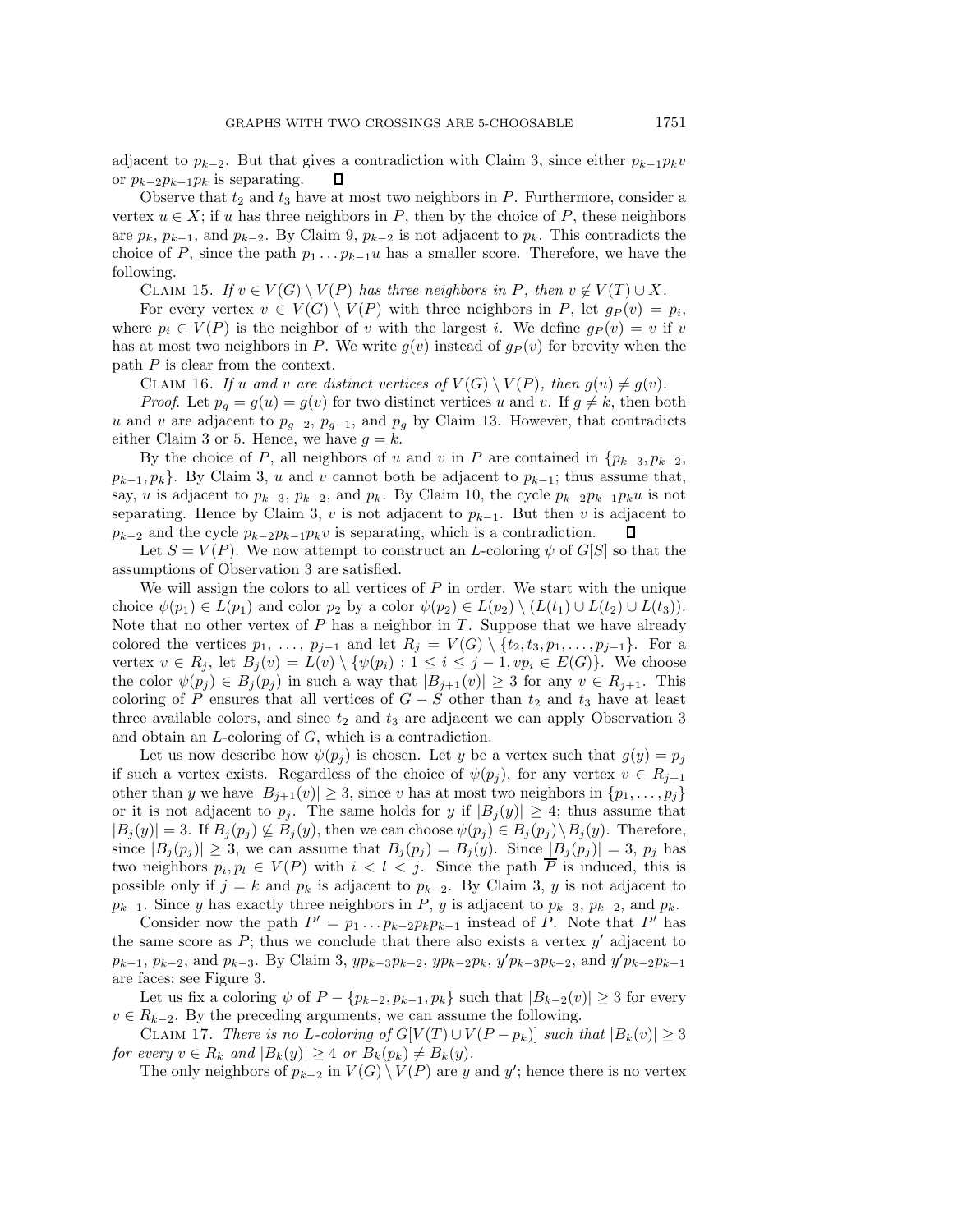

FIG. 3. Positions of  $T$ ,  $X$ ,  $y$ , and  $y'$ .

 $v \in V(G) \setminus V(P)$  with  $g(v) = p_{k-2}$ . Since  $\psi$  cannot be extended to a coloring contradicting Claim 17, we will show the following.

CLAIM 18.  $B_{k-2}(p_{k-2}) = B_{k-2}(y) = B_{k-2}(y')$  and  $L(p_{k-1}) = L(p_k) =$ <br>  $B_{k-1}(p_{k-1}) = B_{k-2}(y) = B_{k-2}(y')$  $B_{k-2}(p_{k-2}) \cup \{c\}$  *for some color* c.

*Proof.* Since  $p_{k-3}$  is the only neighbor of y, y', and  $p_{k-2}$  in  $P - \{p_{k-2}, p_{k-1}, p_k\}$ , pays  $|R_{k-2}(y)| |R_{k-2}(y)| |R_{k-3}(y)| > 4$ . If  $|R_{k-2}(y)| = 5$  or  $R_{k-2}(y) \le 0$ . we have  $|B_{k-2}(y)|, |B_{k-2}(y')|, |B_{k-2}(p_{k-2})| \ge 4$ . If  $|B_{k-2}(y)| = 5$  or  $B_{k-2}(p_{k-2}) \nsubseteq B_{k-2}(y)$ , then we can choose  $\psi(w, s) \in B_{k-2}(w, s)$  so that  $|B_{k-1}(y)| > 4$  and further  $B_{k-2}(y)$ , then we can choose  $\psi(p_{k-2}) \in B_{k-2}(p_{k-2})$  so that  $|B_{k-1}(y)| \geq 4$  and further extend  $\psi$  to a coloring of  $P - p_k$ , contradicting Claim 17. It follows that  $|B_{k-2}(y)| = 4$ and  $B_{k-2}(p_{k-2}) = B_{k-2}(y)$ . Symmetrically, we obtain  $B_{k-2}(p_{k-2}) = B_{k-2}(y')$  by considering  $P'$ considering P'.<br>Consider c

Consider colors  $c_1 \in L(p_{k-1}) \setminus B_{k-2}(p_{k-2})$  and  $c_2 \in L(p_k) \setminus B_{k-2}(p_{k-2})$ . If  $c_1 \neq c_2$ , then choose  $\psi(p_{k-2}) \in B_{k-2}(p_{k-2})$  arbitrarily and set  $\psi(p_{k-1}) = c_2$ . Since  $c_2 \in B_k(p_k) \setminus B_k(y)$ , this coloring contradicts Claim 17. Therefore,  $c_1 = c_2$ , which implies that  $L(p_{k-1}) = L(p_k) = B_{k-2}(p_{k-2}) \cup \{c_1\}$ . implies that  $L(p_{k-1}) = L(p_k) = B_{k-2}(p_{k-2}) \cup \{c_1\}.$ 

Let us now choose  $\psi(p_{k-2}) \in B_{k-2}(p_{k-2})$  arbitrarily and set  $\psi(p_{k-1}) = c$ . Note that  $B_k(y) = B_k(y') = B_k(p_k)$ .<br>Let  $X \setminus \{p_{k-1}, p_k\} = \{z \mid z \in$ 

Let  $X \setminus \{p_{k-1}, p_k\} = \{z, z'\}$ , where z is joined to  $p_k$  by a noncrossed edge. By planarity, z' is not adjacent to  $p_{k-2}$ ; thus  $B_k(z') \geq 4$ . Let  $Q = p_1 \dots p_{k-1} z'$ . If no<br>vertex  $w' \notin \{y, y' \mid n_k\}$  satisfies  $g_Q(w') = z'$  then we can choose  $\psi(z') \in B_k(z') \setminus B_k(w')$ vertex  $w' \notin \{y, y', p_k\}$  satisfies  $g_Q(w') = z'$ , then we can choose  $\psi(z') \in B_k(z') \setminus B_k(y')$ <br>and apply Observation 3 with  $S = V(\Omega)$  obtaining an L-coloring of G. Therefore, we and apply Observation 3 with  $S = V(Q)$ , obtaining an L-coloring of G. Therefore, we may assume that there exists such a vertex  $w'$ . Since  $w'$  has at least three neighbors in  $\Omega$  and it is not adiacent to  $v_{\text{L}}$ , as hypotenrity, the choice of  $P$  implies that  $w'$  is adiacent Q and it is not adjacent to  $p_{k-2}$  by planarity, the choice of P implies that w' is adjacent to  $p_{k-1}$  and  $p_{k-3}$ . Symmetrically, by considering the path  $Q' = p_1 \dots p_{k-2} p_k z$ , we conclude that there exists a vertex  $w \notin \{y, y', p_{k-1}\}$  adjacent to z,  $p_k$ , and  $p_{k-3}$ .<br>However, by planarity either  $p_{k-3}p_{k-3}p_{k-1}p''$  or  $p_{k-2}p_{k-2}p_{k-2}p_{k-1}p''$  contradicts Claim 5. However, by planarity either  $p_{k-3}p_{k-2}p_{k-1}w'$  or  $p_{k-3}p_{k-2}p_kw$  contradicts Claim 5; see Figure 4 showing the possible positions of T with respect to these cycles.  $\Box$ see Figure 4 showing the possible positions of  $T$  with respect to these cycles.